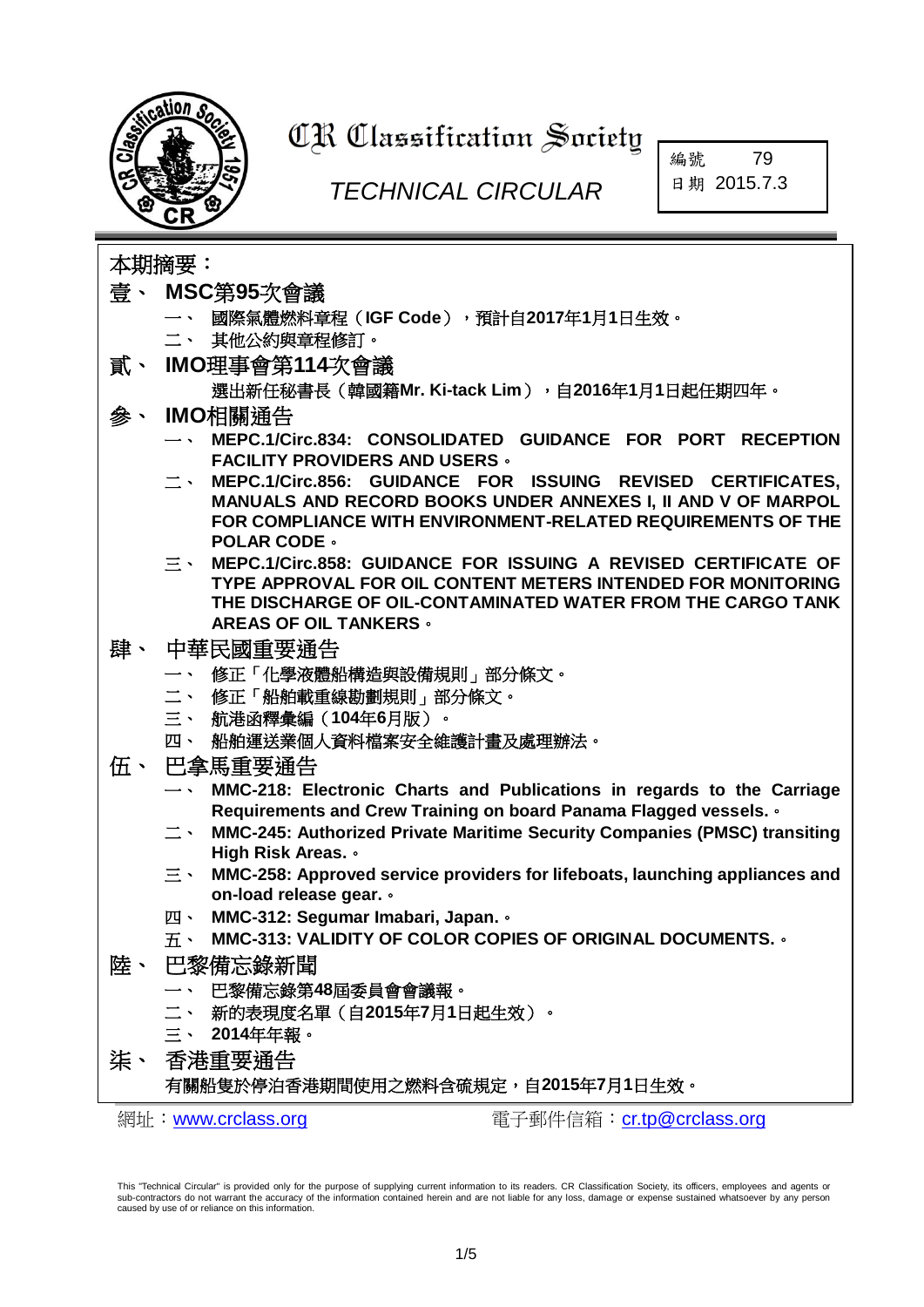#### <span id="page-1-0"></span>壹、 **MSC**第**95**次會議

國際海事組織(**IMO**)海事安全委員會(**MSC**)第 **95** 次會議於 **2015** 年 **6** 月 **3** 日至 **6** 月 **12** 日在英國倫敦召開。重點議題如下:

- 一、 國際氣體燃料章程(**IGF Code**)相關,預計自**2017**年**1**月**1**日生效:
	- **(**一**)** 採納「國際船舶使用氣體或其他低閃點燃料安全章程」 (**International code of safety for ships using gases or other low flashpoint fuels**)。
		- 1. 目的為提升船舶使用氣體燃料(如**LNG**)之安全性。
		- 2. 原則上已滿足**IGC Code**之船舶,無須再滿足**IGF Code**。
	- **(**二**)** 修正/新增相關**SOLAS**條文,包含:
		- 1. 修正**II-1**章之**F**部分、新增**G**部分,
		- 2. 新增**II-2**章與證書等部分。
	- **(**三**)** 配合硬體要求,同時修正**STCW**條文,列出船員相關資格要求,預計自**2017**年**1**月**1** 日生效。
- 二、 其他公約與章程修訂:
	- **(**一**)** 修正**SOLAS II-2/4**、**II-2/11**等,以確保貨艙裝卸貨有關之壓力安全。
	- **(**二**)** 修正**IMSBC**章程部分貨物規定(預計自**2017**年**1**月**1**日生效)與更新準則。

#### <span id="page-1-1"></span>貳、 **IMO**理事會第**114**次會議

**IMO** 理事會(**Council**)第 **114** 次會議投票選出由韓國籍 **Mr. Ki-tack Lim** 擔任下一任秘書 長,自 **2016** 年 **1** 月 **1** 日起任期四年。**Mr. Lim** 現為釜山港口局總裁 [\(可參考](http://www.imo.org/en/MediaCentre/PressBriefings/Pages/30-SG-election.aspx) **IMO** 簡歷網 [頁\)](http://www.imo.org/en/MediaCentre/PressBriefings/Pages/30-SG-election.aspx),本人事案仍需送交今年年底會員大會(**Assembly**)通過。

### <span id="page-1-2"></span>參、 **IMO**相關通告

- 一、 **[MEPC.1/Circ.834:](http://www.crclass.org/chinese/download/ti-tc/79/3-1%20MEPC.1-Circ.834%20-%20Consolidated%20Guidance%20For%20Port%20Reception%20Facility%20Providers%20And%20Users%20(Secretariat).pdf) CONSOLIDATED GUIDANCE FOR PORT RECEPTION FACILITY PROVIDERS AND USERS**:港口岸收設備以及使用者準則整合版,以提升作業效率,節 省雙方作業時間。
- 二、 **[MEPC.1/Circ.856:](http://www.crclass.org/chinese/download/ti-tc/79/3-2%20MEPC.1-Circ.856%20-%20Guidance%20For%20Issuing%20Revised%20Certificates,%20Manuals%20And%20Record%20Books%20Under%20Annexes%20I,%20Ii%20An...%20(Secretariat).pdf) GUIDANCE FOR ISSUING REVISED CERTIFICATES, MANUALS AND RECORD BOOKS UNDER ANNEXES I, II AND V OF MARPOL FOR COMPLIANCE WITH ENVIRONMENT-RELATED REQUIREMENTS OF THE POLAR CODE**
	- **(**一**)** 案由:因應新採納之極區章程(**Polar Code**),針對**MARPOL**附錄**I**、**II**、**V**之證書、 手冊與紀錄簿提供更新換發指引。
	- **(**二**)** 針對適用極區章程之船舶,其**IOPP**證書、**NLS**證書、**P&A**手冊、與垃圾紀錄簿等更 換與加註字眼之指引。
- 三、 **[MEPC.1/Circ.858:](http://www.crclass.org/chinese/download/ti-tc/79/3-3%20MEPC.1-Circ.858%20-%20Guidance%20For%20Issuing%20A%20Revised%20Certificate%20Of%20Type%20Approval%20For%20Oil%20Content%20Meters%20Intende...%20(Secretariat).pdf) GUIDANCE FOR ISSUING A REVISED CERTIFICATE OF TYPE APPROVAL FOR OIL CONTENT METERS INTENDED FOR MONITORING THE**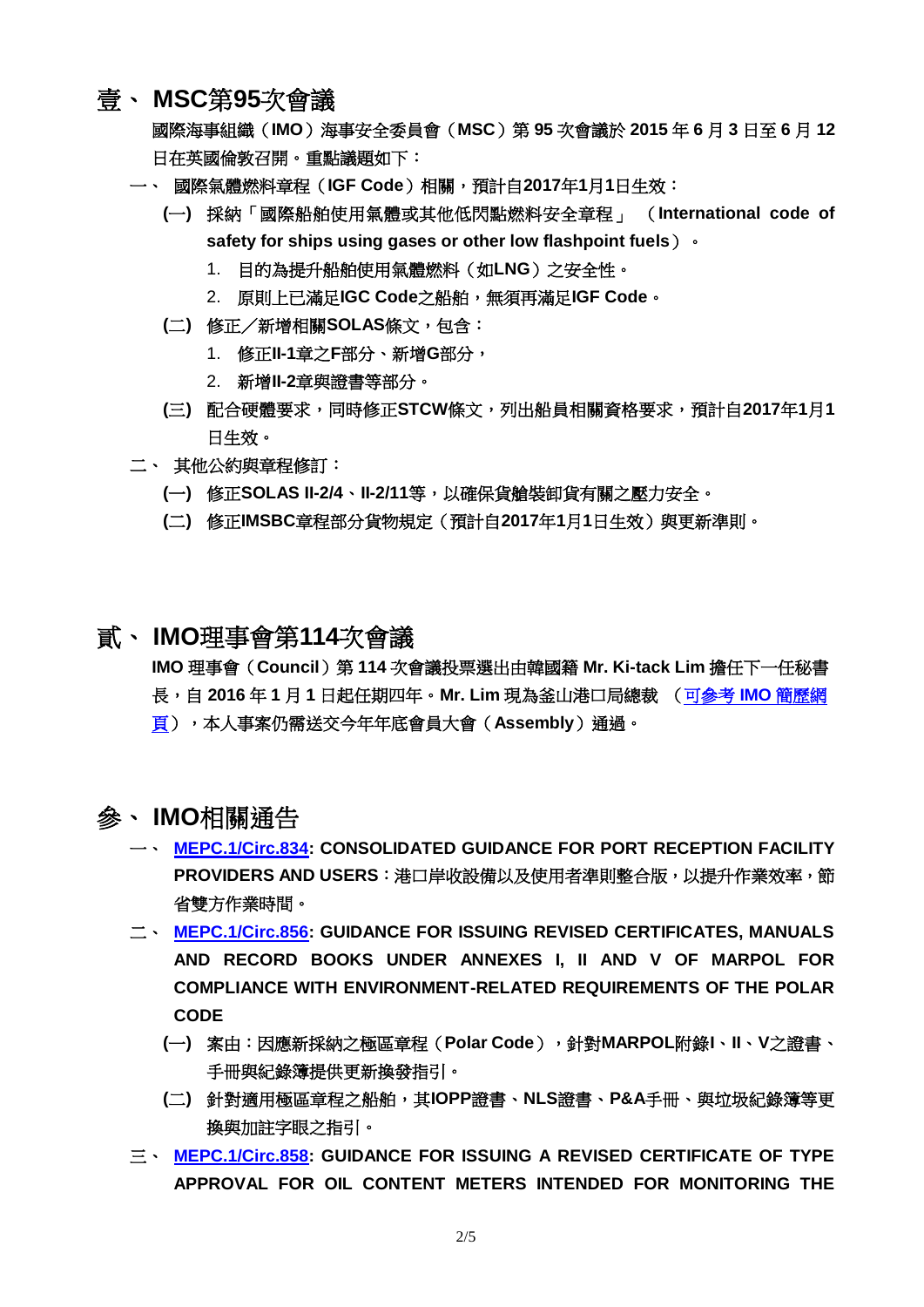**DISCHARGE OF OIL-CONTAMINATED WATER FROM THE CARGO TANK AREAS OF OIL TANKERS**:

- **(**一**)** 案由:配合**[MEPC.240\(65\)](http://www.crclass.org/chinese/download/ti-tc/70/70.pdf)**決議案修正之「油輪之排油偵測及控制系統準則與規範 (**MEPC.108(49)**)」,新增型式認可證書之適用時程。
- **(**二**)** 差異:
	- 1. **2013**年**5**月**17**日之前,油含量計(**Oil Content Meter, OCM**)依**MEPC.108(49)** 之要求完成認可者,其型式認可證書可依照**MEPC.108(49)**之內容,用於:
		- **(1) OCM**安裝於未載運生質燃油之船舶。
		- **(2) OCM**安裝於載運生質燃油之船舶,但僅到**2016**年**1**月**1**日之前。
	- 2. 所有船舶於**2016**年**1**月**1**日後載運生質燃油者,其**OCM**之型式認可證書應依照 **MEPC.240(65)**之修正內容格式修正。
	- 3. 原依**MEPC.108(49)**之要求完成型式認可者,若於**2013**年**5**月**17**日以後重新認 可,不論該**OCM**是否用以偵測生質燃油,其型式認可證書皆應依**MEPC.240(65)** 修正之格式。
- <span id="page-2-0"></span>肆、 中華民國重要通告
	- 一、 [修正「化學液體船構造與設備規則」部分條文,](http://odmdoc.motc.gov.tw/IFDEWebBBS_MOTC/ExternalBBS.aspx?ThirdDocId=104RD03481)中華民國**104**年**6**月**18**日。
	- 二、 [修正「船舶載重線勘劃規則」部分條文,](http://odmdoc.motc.gov.tw/IFDEWebBBS_MOTC/ExternalBBS.aspx?ThirdDocId=104RD03858)中華民國**104**年**7**月**2**日。
	- 三、 [航港函釋彙編\(](http://www.motcmpb.gov.tw/MOTCMPBWeb/wSite/public/Data/f1434621323927.zip)**104**年**6**月版)。
	- 四、 [船舶運送業個人資料檔案安全維護計畫及處理辦法,](http://odmdoc.motc.gov.tw/IFDEWebBBS_MOTC/ExternalBBS.aspx?ThirdDocId=104RD02261)中華民國**104**年**4**月**17**日。
		- **(**一**)** 交通部中華民國**104**年**5**月**19**[日發布命令:](http://odmdoc.motc.gov.tw/IFDEWebBBS_MOTC/ExternalBBS.aspx?ThirdDocId=104RD02954)本辦法自**104**年**7**月**1**日施行。
		- **(**二**)** 相關資訊可參[考航港局網頁。](http://www.motcmpb.gov.tw/MOTCMPBWeb/wSite/ct?xItem=14786&ctNode=649&mp=1)

#### <span id="page-2-1"></span>伍、 巴拿馬重要通告

- 一、 **[MMC-218:](http://www.crclass.org/chinese/download/ti-tc/79/5-1%20MMC-218may20151.pdf) "Electronic Charts and Publications in regards to the Carriage Requirements and Crew Training on board Panama Flagged vessels."**,有關電子海 圖訓練第**I**部分第**4**段,要求船上負責航行當值之甲級船員最少應依**IMO**的標準課程接受基 礎**ECDIS**操作員訓練。刪除最末段文字:**"This requirement shall be met through type specific training provided by the ECDIS manufacturer."**以避免混淆。
- 二、 **[MMC-245:](http://www.crclass.org/chinese/download/ti-tc/79/5-2%20MMC-245july2015.pdf) "Authorized Private Maritime Security Companies (PMSC) transiting High Risk Areas"**,更新授權之私人海事保全公司名單。
- 三、 **[MMC-258:](http://www.crclass.org/chinese/download/ti-tc/79/5-3%20MMC-258may2015.pdf) "Approved service providers for lifeboats, launching appliances and on-load release gear."**,更新巴拿馬政府授權之救生艇下水及承載釋放機構維修廠商名 單。
- 四、 **[MMC-312:](http://www.crclass.org/chinese/download/ti-tc/79/5-4%20MMC-312may2015.pdf) "Segumar Imabari, Japan"**,**PMA**於日本今治增設**SEGUMAR**辦公室,自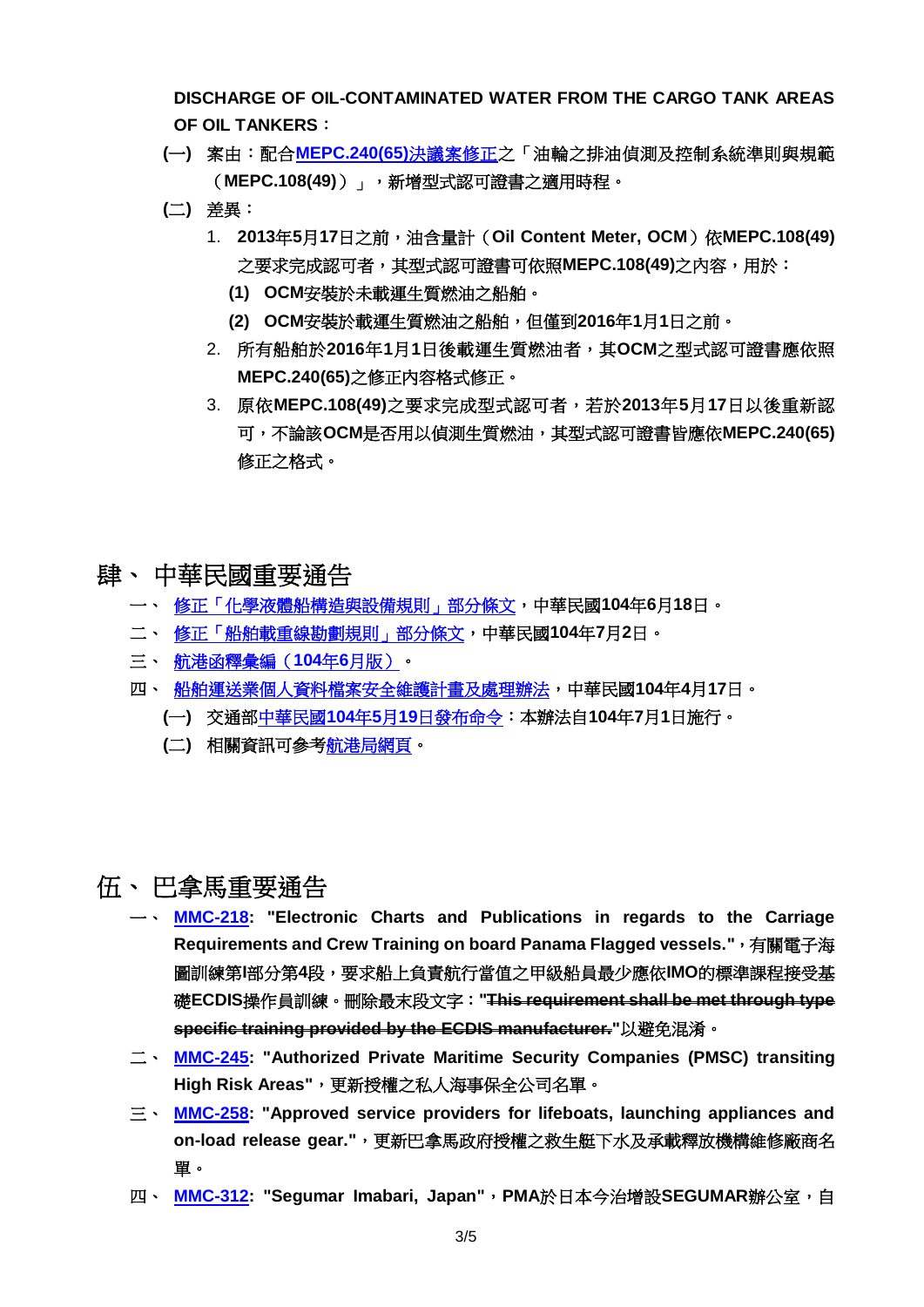**2015**年**5**月**25**日起營運。

- 五、 **[MMC-313:](http://www.crclass.org/chinese/download/ti-tc/79/5-5%20Circular-MMC-313.pdf) "VALIDITY OF COLOR COPIES OF ORIGINAL DOCUMENTS"**,通告**PMA** 接受部分證書(如通告內所列)在正本送抵船上以前,可以該證書之彩色影本作為等效證 明,有效期限自該彩色影本上所載之核發日起**30**日。
- <span id="page-3-0"></span>陸、 巴黎備忘錄新聞
	- 一、 巴黎備忘錄(**Paris MOU**)於**5**月舉行第**48**[屆委員會會議,](https://www.parismou.org/paris-mou-agreed-inspection-campaign-maritime-labour-convention-2016)確認:
		- **(**一**) 2016**年之重點檢查活動(**CIC**)為海事勞工公約(**MLC**)相關之主題。
		- **(**二**) 2015**年**9**月至**11**月底的重點檢查活動(**CIC**)為**"Crew Familiarization for Enclosed**  Space Entry",與東京備忘錄同步舉行。
	- 二、 公布新的表現度名單[\(連結](http://www.crclass.org/chinese/download/ti-tc/79/6-1%2020150608%20Press%20release%20performance%20lists%202014%20(final).pdf)**1**[、連結](http://www.crclass.org/chinese/download/ti-tc/79/6-2%20Performance%20lists%202014%20WGB%20&%20RO.pdf)**2**),自**2015**年**7**月**1**日起生效(註)。
	- 三、 公布**2014**[年年報:](https://www.parismou.org/publications-category/annual-reports)
		- **(**一**)** 授權本中心之巴拿馬名列船旗國白名單中,巴拿馬同時列名「船旗國符合低風險條件 要求」之名單中(註)。
		- **(**二**)** 台灣船旗船舶因檢驗次數(**24**次)未達統計樣本要求數(滾動三年內最少**30**次)故不 列入評比,但仍列為**2012-2014**年間未有扣船紀錄之優異名單中。
		- **(**三**)** 本中心船級船舶因檢驗次數(**14**次)未達統計樣本要求數(滾動三年內最少**60**次)故 不列入評比,但未有滯船紀錄。
			- 註:巴黎備忘錄中,船舶風險特性(**Ship Risk Profile**)是納入眾多參數計算而得,故船 旗國表現度、認可機構表現度、管理公司績效與船隻自身紀錄等皆會影響計算,相關資訊 可參考**<https://www.parismou.org/inspections-risk/ship-risk-profile>**網頁。
- <span id="page-3-1"></span>柒、 香港重要通告

有關船隻於停泊香港期間使用之燃料含硫規定,自 **2015** 年 **7** 月 **1** 日生效。

- 一、 依據法令:香港特區政府憲報**2015**年第**51**號法律公告[:《空氣污染管制](http://www.crclass.org/chinese/download/ti-tc/79/7-1%20Air%20Pollution%20Control%20(Ocean%20Going%20Vessels)%20(Fuel%20at%20Berth)%20Regulation.pdf)**(**遠洋船隻**)(**停泊 [期間所用燃料](http://www.crclass.org/chinese/download/ti-tc/79/7-1%20Air%20Pollution%20Control%20(Ocean%20Going%20Vessels)%20(Fuel%20at%20Berth)%20Regulation.pdf)**)**規例》。
- 二、 香港海事處亦發佈告[「遠洋船隻停泊期間轉用清潔的燃料」](http://www.crclass.org/chinese/download/ti-tc/79/7-2%20Switch%20to%20Clean%20Fuel%20While%20At%20Berth%20for%20Ocean-Going%20Vessels%20.pdf),提醒船隻注意。
- 三、 重點摘要:
	- **(**一**)** 要求遠洋船隻在香港停泊期間(到達後第一個小時和開出前最後一小時除外)使用合 格燃料:
		- 1. 含硫量不超過**0.5%**(以重量計)的低硫燃料、
		- 2. 液化天然氣,或
		- 3. 環境保護署署長認可的任何其他燃料。
	- **(**二**)** 要求船長須記錄轉用燃料的日期及時間,且記錄應保存三年。
	- **(**三**)** 香港海事主管機關可接受船上使用減少二氧化硫排放之技術,以達到且等同或優於上 述規定數值之效果